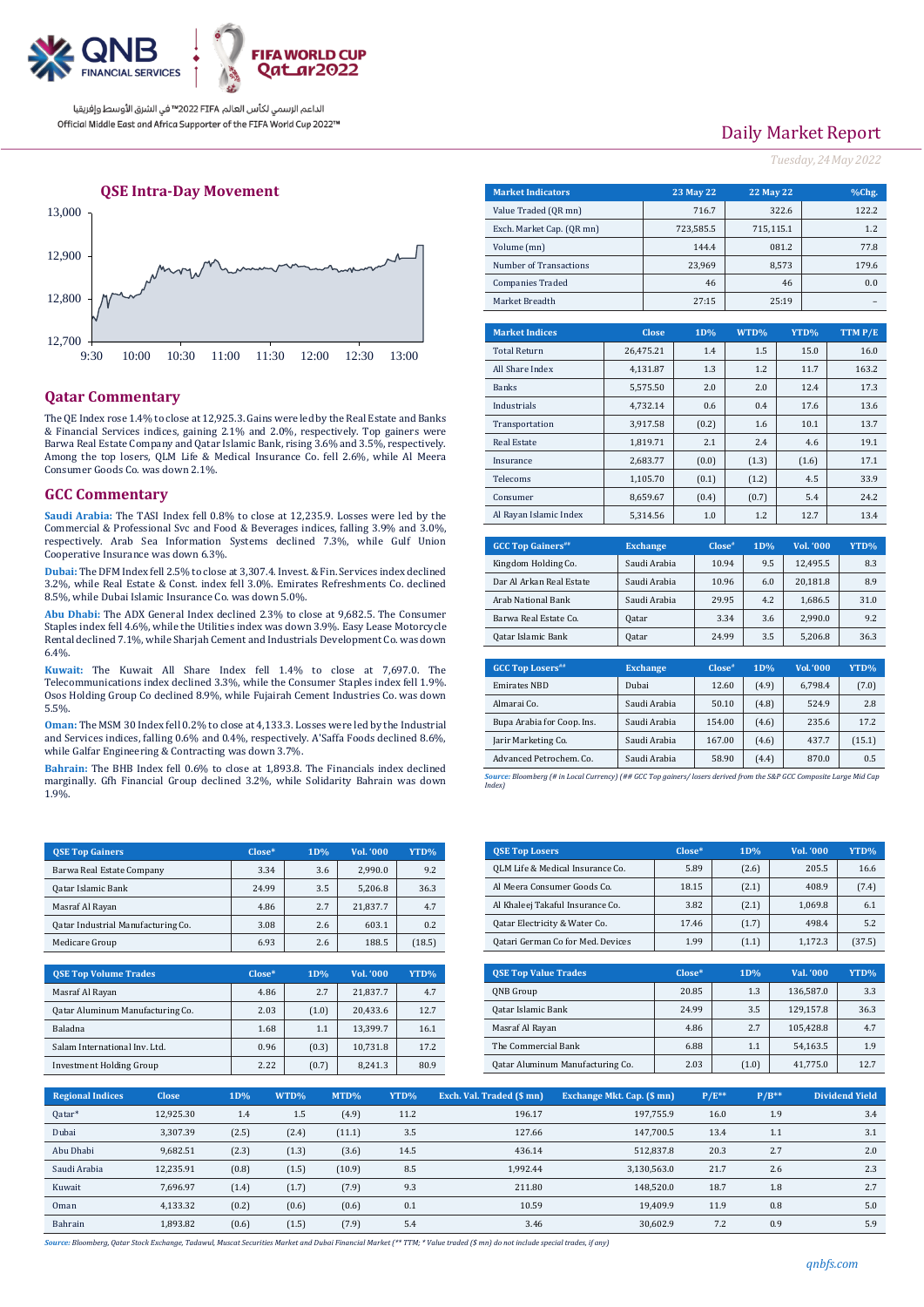

# Daily Market Report

#### *Tuesday, 24May 2022*

#### **Qatar Market Commentary**

- The QE Index rose 1.4% to close at 12925.3. The Real Estate and Banks & Financial Services indices led the gains. The index rose on the back of buying support from Arab and Foreign shareholders despite selling pressure from Qatari and GCC shareholders.
- Barwa Real Estate Company and Qatar Islamic Bank were the top gainers, rising 3.6% and 3.5%, respectively. Among the top losers, QLM Life & Medical Insurance Co. fell 2.6%, while Al Meera Consumer Goods Co. was down 2.1%.
- Volume of shares traded on Monday rose by 77.8% to 144.4mn from 81.2mn on Sunday. However, as compared to the 30-day moving average of 227.4mn, volume for the day was 36.5% lower. Masraf Al Rayan and Qatar Aluminum Manufacturing Co. were the most active stocks, contributing 15.1% and 14.2% to the total volume, respectively.

| <b>Overall Activity</b>        | Buy $\%^*$ | Sell %*  | Net (QR)          |
|--------------------------------|------------|----------|-------------------|
| Qatari Individuals             | 24.30%     | 34.94%   | (76, 233, 403.1)  |
| <b>Qatari Institutions</b>     | 16.61%     | 26.56%   | (71, 298, 228.5)  |
| <b>Qatari</b>                  | 40.91%     | 61.50%   | (147, 531, 631.6) |
| <b>GCC</b> Individuals         | 0.29%      | 0.46%    | (1,239,986.1)     |
| <b>GCC</b> Institutions        | 2.08%      | 3.48%    | (10,036,944.1)    |
| GCC                            | 2.37%      | 3.94%    | (11, 276, 930.2)  |
| Arab Individuals               | 8.73%      | 8.06%    | 4,838,628.3       |
| <b>Arab Institutions</b>       | $0.00\%$   | $0.00\%$ |                   |
| Arab                           | 8.73%      | 8.06%    | 4,838,628.3       |
| Foreigners Individuals         | 2.35%      | 1.72%    | 4,554,798.9       |
| <b>Foreigners Institutions</b> | 45.64%     | 24.79%   | 149.415.134.6     |
| <b>Foreigners</b>              | 47.99%     | 26.51%   | 153.969.933.5     |

*Source: Qatar Stock Exchange (\*as a % of traded value)*

### **Earnings Releases and Global Economic Data**

#### **Earnings Releases**

| <b>Company</b>                             | <b>Market</b> | <b>Currency</b> | Revenue<br>(mn)<br>102022 | % Change<br>YoY | <b>Operating Profit</b><br>$(mn)$ 102022 | % Change<br>YoY | <b>Net Profit</b><br>(mn)<br>102022 | % Change YoY |
|--------------------------------------------|---------------|-----------------|---------------------------|-----------------|------------------------------------------|-----------------|-------------------------------------|--------------|
| Jazan Energy and Development Co.           | Saudi Arabia  | <b>SR</b>       | 26.3                      | 13.5%           | 4.0                                      | 52.6%           | 547.8                               | 4.1%         |
| Development Works Food Co.                 | Saudi Arabia  | <b>SR</b>       | 20.2                      | 2.1%            | (3.6)                                    | N/A             | 30.3                                | $-7.0\%$     |
| Middle East Specialized Cables Co.         | Saudi Arabia  | <b>SR</b>       | 187.6                     | 67.8%           | 3.9                                      | $-26.4%$        | 338.4                               | 29.2%        |
| Al Hassan Ghazi Ibrahim Shaker Co.         | Saudi Arabia  | <b>SR</b>       | 319.9                     | 11.0%           | 15.5                                     | 76.9%           | 636.9                               | 5.1%         |
| Saudi Industrial Export Co.                | Saudi Arabia  | <b>SR</b>       | 0.1                       | $-99.2%$        | (4.9)                                    | N/A             | 8.1                                 | $-67.8%$     |
| Al Abdullatif Industrial Investment Co.    | Saudi Arabia  | <b>SR</b>       | 181.7                     | 17.9%           | (7.7)                                    | N/A             | 1,082.8                             | $-3.9%$      |
| BinDawood Holding Co.                      | Saudi Arabia  | <b>SR</b>       | 1,175.2                   | 4.5%            | 72.8                                     | $-16.1%$        | 1,402.3                             | $-0.6%$      |
| Batic Investments and Logistics Co.        | Saudi Arabia  | <b>SR</b>       | 109.7                     | $-11.3%$        | 467.5                                    | N/A             | 521.5                               | 47.0%        |
| Saudi Public Transport Co.                 | Saudi Arabia  | <b>SR</b>       | 299.3                     | 41.5%           | (9.2)                                    | N/A             | 1,046.1                             | $-14.0%$     |
| Aseer Trading, Tourism & Manufacturing Co. | Saudi Arabia  | <b>SR</b>       | 473.0                     | 11.0%           | 30.0                                     | 62.2%           | 1.388.4                             | $-3.1%$      |
| Saudi Marketing Co.                        | Saudi Arabia  | <b>SR</b>       | 438.8                     | 5.1%            | 13.3                                     | 4.2%            | 641.1                               | 3.6%         |

*Source: Company data: DFM, ADX, MSM, TASI, BHB. (#Values in Thousands, \*Financial for 1Q2022)*

#### **Global Economic Data**

| <b>Date</b> | Market    | Source    | <b>Indicator</b>           | Period | Actual | Consensus | <b>Previous</b> |
|-------------|-----------|-----------|----------------------------|--------|--------|-----------|-----------------|
| $05 - 23$   | <b>UK</b> | Rightmove | Rightmove House Prices MoM | May    | 2.10%  | N/A       | 1.60%           |
| $05 - 23$   | UK        | Rightmove | Rightmove House Prices YoY | May    | 10.20% | N/A       | 9.90%           |
|             |           |           |                            |        |        |           |                 |

*Source: Bloomberg (s.a. = seasonally adjusted; n.s.a. = non-seasonally adjusted; w.d.a. = working day adjusted)*

#### **Qatar**

- **Milaha announces resignation of President and CEO –** Qatar Navigation Company (Milaha) has announced the resignation of the company's President and CEO, Mr. Abdulrahman Essa Al-Mannai, in order to pursue other duties. Milaha stated that the company's Board of Directors have accepted the resignation of the Group President and CEO and named Mr. Mohammed Abdulla Swidan - Executive Vice President of "Milaha Offshore and Marine Services", as interim President and CEO. Mr. Swidan has nearly twenty years of experience in the maritime transport sector and holds a master's degree in business administration (MBA) in "Global Shipping Management" from the University of Greenwich-London, in addition to his Senior Marine Engineering certificate. HE Sheikh Jassim bin Hamad bin Jassim Jaber Al-Thani, Chairman of Milaha's Board of Directors stated: "Mr. Al-Mannai has played a vital role in the company's development, in-line with Milaha's vision and strategic plans set by the board. His efforts resulted in creating a successful and sustainable business model, which will enable the group to continue achieving future growth and development." The members of the Board of Directors expressed their immense gratitude to Mr. Al-Mannai, for his leadership and valuable contribution throughout his service period in Milaha that extended for nearly seven years, wishing him all the success in his future endeavors. For his part, Mr. Al-Mannai expressed his appreciation to the Board of Directors and to all Milaha employees for their full support throughout his years of service. (QSE)
- **Qatar General Insurance & Reinsurance Company announces the holding of the second Ordinary General Assembly Meeting for the year 2021 on 23 May 2022** – Qatar General Insurance and Reinsurance Company held the second Ordinary General Assembly Meeting for the year 2021, the results of voting on the agenda items of the Ordinary General Assembly for the year 2021 will be disclosed upon completion of the counting of all shareholders and in compliance with Qatar Central Bank Law No. (13) of 2012 and Qatar Central Bank Circular No. (1) of 2016, regarding the ownership and voting limits in financial institutions listed on the Stock Exchange. (QSE)
- **Al Faleh Educational Holding announces Doha Academy schools successfully obtained Qatar National School Accreditation from the 'School Evaluation Department' at the Ministry of Education and Higher Education –** Following the recent inspections of Doha Academy schools located in Al Waab and Salwa, the accreditation team at the Ministry of Education and Higher Education evaluated and measured the schools' based on several criteria that include all aspects of the schools' operational and strategic functioning. Both schools were awarded 3-years' accreditation for their "commitment to the vision of achieving the principles of the educational system in Qatar, and the management's continuous improvement of schools, and quality assurance". Both schools were deemed by the Qatar National School Accreditation (QNSA) inspectors "able to achieve the required quality standards in school performance". Both Schools encompass the vision, mission, and objectives in addition to the desired expectations of students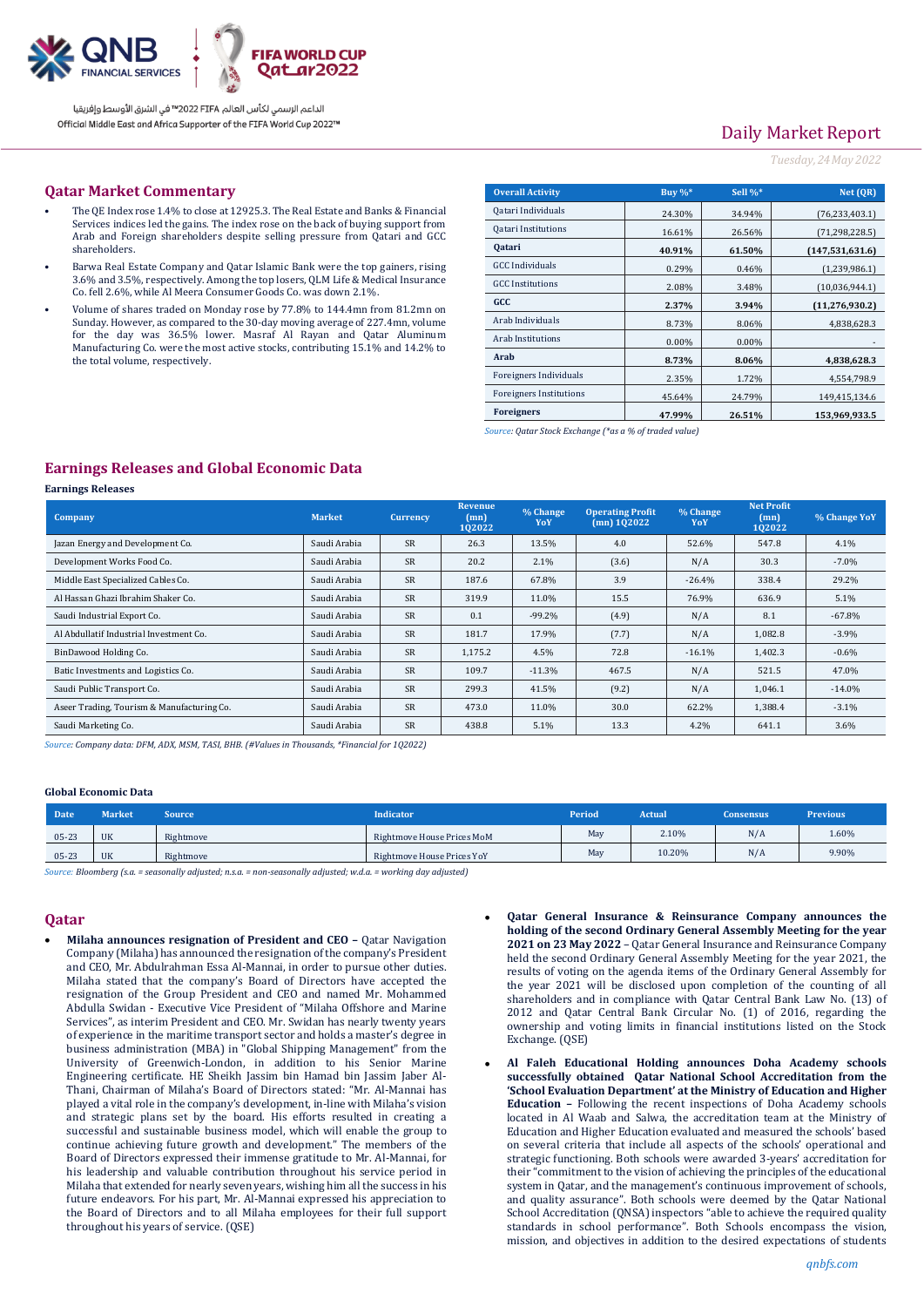

within the curriculum. The schools offer a variety of programs and activities that support the Qatari identity and Islamic culture while focusing on the role of the Parents' Council in school life. The schools have solid relationships with the teachers and students as well as strong communication and effective partnerships with the various community institutions. Doha Academy schools work and follow on the progression and development of Students' performance while celebrating the various achievements of students (academic and non-academic) to encourage a sense of pride in the school. In addition, an effective academic guidance program is implemented to raise students' awareness of their career paths and seek admission to various universities. Additionally, the Student Council also plays an important and effective role in communicating the students' voices and participating in decision-making. Dr. Sheikha Aisha Bint Faleh Al Thani, Founder, and Chairperson of Al Faleh Educational Holding commented: "This significant milestone reflects the unremitting and distinguished efforts of the involved parties including Doha Academy employees (academic, administrative, and managerial staff), parents, and student communities who are determined to ensure personal and collective success across the schools. I would like to extend heartfelt congratulations and gratitude to all the stakeholders for this achievement. We recognize that this success was only made possible through teamwork, shared values, and the ongoing support of the Board of Directors." About the Doha Academy Schools in Al Waab and Salwa, Doha Academy Schools located in Al Waab was established in 2000 and Salwa in 2008. Both schools are wholly owned by Al Faleh Education Holding The schools offer classes from Kindergarten to High School, and education is based on the National Curriculum of England and Wales along with the teachings of Qatari and Islamic values. (QSE)

- **Qatar World Cup audience projected at 5bn –** The 2022 World Cup hosted by Qatar is expected to be watched by 5bn people around the world, FIFA president Gianni Infantino said on Monday May 23. The TV audiences for the 2018 World Cup in Russia was a record-breaking 3.5bn people. Qatar, a small but wealthy Gulf Arab state, will host the first World Cup in the Middle East starting late November. Its ruling Emir Sheikh Tamim bin Hamad al-Thani on Monday criticized attacks on Qatar by some people, "including many in positions of influence," over its hosting of the event. "Even today, there are still people who cannot accept the idea, that an Arab Muslim country, would host a tournament, like the World Cup," he said in a speech at the World Economic Forum. He said Qatar, like other states, was "not perfect" but has pushed reforms and development. Reforms include raising the minimum wage and new rules authorities say are designed to protect workers, including from heat stress. (Bloomberg)
- **Chinese companies eye partnerships with Qatar on new energy –** A number of Chinese companies are keen to partner with Qatar in developing and producing technological solutions on new energy such as car batteries and chips which are used in electric cars, according to an official. Speaking to The Peninsula on the sidelines of the 'Post-Pandemic Economic Development Forum' yesterday May 23, Pegasus Wong, Chairman of the Belt and Road China-Arab Investment and Trade Association, which organized the event, said Qatar and China will witness a stronger economic cooperation from this year moving forward, as economies recover from the pandemic. "Also, the Qatar Investment Authority (QIA) has started to diversify its investments on new energy. These two years, they are looking in Asia for partnerships in new energy like the car batteries, technological solutions and electric cars," said Wong. He added that some Chinese manufacturers of fast chargers for electric cars as well as robots used in airports are also interested to bring their technologies to the Qatari market. It may be noted that the Qatar Free Zones Authority has previously signed an agreement with China's Yutong to manufacture electric buses. Wong said there will be more such partnerships between Qatar and China. (Peninsula Qatar)
- **Qatar Airways releases 2021 Sustainability Report Qatar Airways Group** published its Sustainability Report for FY2019-21, a special 2-year edition themed "Response, Relief, Recovery, Resilience". Acknowledging the unprecedented circumstances, the global aviation community faced in 2020, the approach of this two-year report differs from previous years, due to the impact of the COVID-19 pandemic on its business-as-usual operation. The latest report details how the airline group was able to quickly respond to the needs of its customers, and its relief efforts in providing repatriation to people stranded and transport of essential medical and other supplies, as well as the airline's strategy to recover and build resilience to ensure long-term business sustainability. (Peninsula Qatar)
- **9 local entities, 22 countries to participate in 14th Milipol Qatar –** This year's Milipol Qatar will host 220 exhibitors from 22 countries and 99 exhibiting local companies, the organizing committee disclosed during a press conference. The 14th edition of the biennial event will kick off today May 24 at the Doha Exhibition and Convention Centre (DECC) and conclude on May 26. Milipol Qatar is the international event for homeland security and

## Daily Market Report

*Tuesday, 24May 2022*

civil defense in the Middle East. According to organizers, exhibitors will come from Europe, the Middle East, North America and Asia, and 60% of the exhibitors will be first time participants. The exhibiting companies making their debut include Australia, Canada, Cyprus, Croatia, Finland, India, the Nether-lands and Slovakia. The exhibition also contains pavilions representing five countries, including France, North America, Germany, Italy, and Austria, participating in the event for the first time and the individual international participation. (Peninsula Qatar)

### **International**

- **ELFA: US business borrowing for equipment rises 7% in April –** US companies borrowed 7% more in April to finance their investments in equipment compared to a year earlier, the Equipment Leasing and Finance Association (ELFA) said on Monday, as firms ramp up production to meet demand. The companies signed up for \$10.5bn in new loans, leases and lines of credit, compared with \$9.3bn a year earlier. "Soaring energy prices and inflation are headwinds confronting the industry as we move into the summer months," said Ralph Petta, ELFA's chief executive officer, in a statement. ELFA, which reports economic activity for the nearly \$1tn equipment finance sector, said credit approvals totaled 77.4%, down from 78.3% in March. The index is based on a survey of 25 members, including Bank of America Corp, and financing affiliates or units of Caterpillar Inc, Dell Technologies Inc, Siemens AG, Canon Inc and Volvo AB. The Equipment Leasing and Finance Foundation, ELFA's non-profit affiliate, said its confidence index for May was at 49.6, down from 56.1 in April. A reading above 50 indicates a positive business outlook. (Reuters)
- **Fed says: US households felt financially flush going into 2022 –** US households reported their highest level of financial well-being since tracking began almost a decade ago and the gains late last year were felt across all racial and ethnic groups, a Federal Reserve report released on Monday showed, a sign of both the benefits and risks of the central bank's aim to vanquish inflation. Workers during the late fall of 2021 also reported enjoying the benefits of working from home even as the recovery from the coronavirus pandemic continued, with little fervor to return to the office and general bullishness about the labor market. Both findings were part of the US central bank's annual "Survey of Household Economics and Decision-making" report based on responses from 11,000 adults in October and November of 2021, before a surge in COVID-19 cases due to the Omicron variant briefly dented economic growth. Some 78% of adults said they were living comfortably or doing "okay" financially, up from 75% in 2020 and the highest level since the survey began in 2013, the Fed's survey showed, and financial well-being increased among all racial and ethnic groups, with a noted jump among Hispanics. The Fed is closely watching the US unemployment rate, which at 3.6% currently, is back near pre-pandemic levels, as it strives to choke inflation without causing outsized job losses more likely to impact the very same communities who have benefited the most from a tight labor market. Around 22% of employees worked from home in the fall of last year, down from 29% in the previous year, and well above the 7% who worked completely from home before the pandemic. Most workers reported wanting to continue to do so, citing a better work-life balance, and said they would be about as likely to look for a new job if they were forced to return to the office as if their employer implemented a pay freeze, the Fed report said. (Reuters)
- **British junior finance minister: Inflation picture is concerning –** The inflation picture is hugely concerning but the British government has confidence in the Bank of England to get it right, Chief Secretary to the Treasury Simon Clarke said on Monday. British inflation surged last month to its highest annual rate since 1982, pressuring finance minister Rishi Sunak to offer more help to households and the Bank of England to keep raising interest rates despite a risk of recession. "The inflation picture is what is hugely concerning and is making waves across both America and Europe as well. And that's because this is a truly global problem," Clarke told LBC Radio. "We absolutely have confidence in the independent Bank of England to get this right and it's vitally important that we don't compromise their independence." (Reuters)
- **Eurozone plans fiscal policy shift from supportive to neutral –** Eurozone finance ministers agreed on Monday they would gradually shift their fiscal policies from supportive this year to neutral in 2023, the chairman of the ministers Paschal Donohoe told a news conference. Eurozone countries have been supporting their economies with public money since 2020, when the COVID-19 pandemic plunged the 19 countries sharing the euro, and the global economy, into a deep recession. But with the return of growth and with inflation at record highs, blanket stimulation of the economy no longer made sense the ministers said, focusing more on targeted and selective support, where needed. "Fiscal strategy should be agile and responsive to unfolding events," Donohoe told a news conference, adding the increased uncertainty created by the Russian invasion of Ukraine on Feb. 24 required sufficient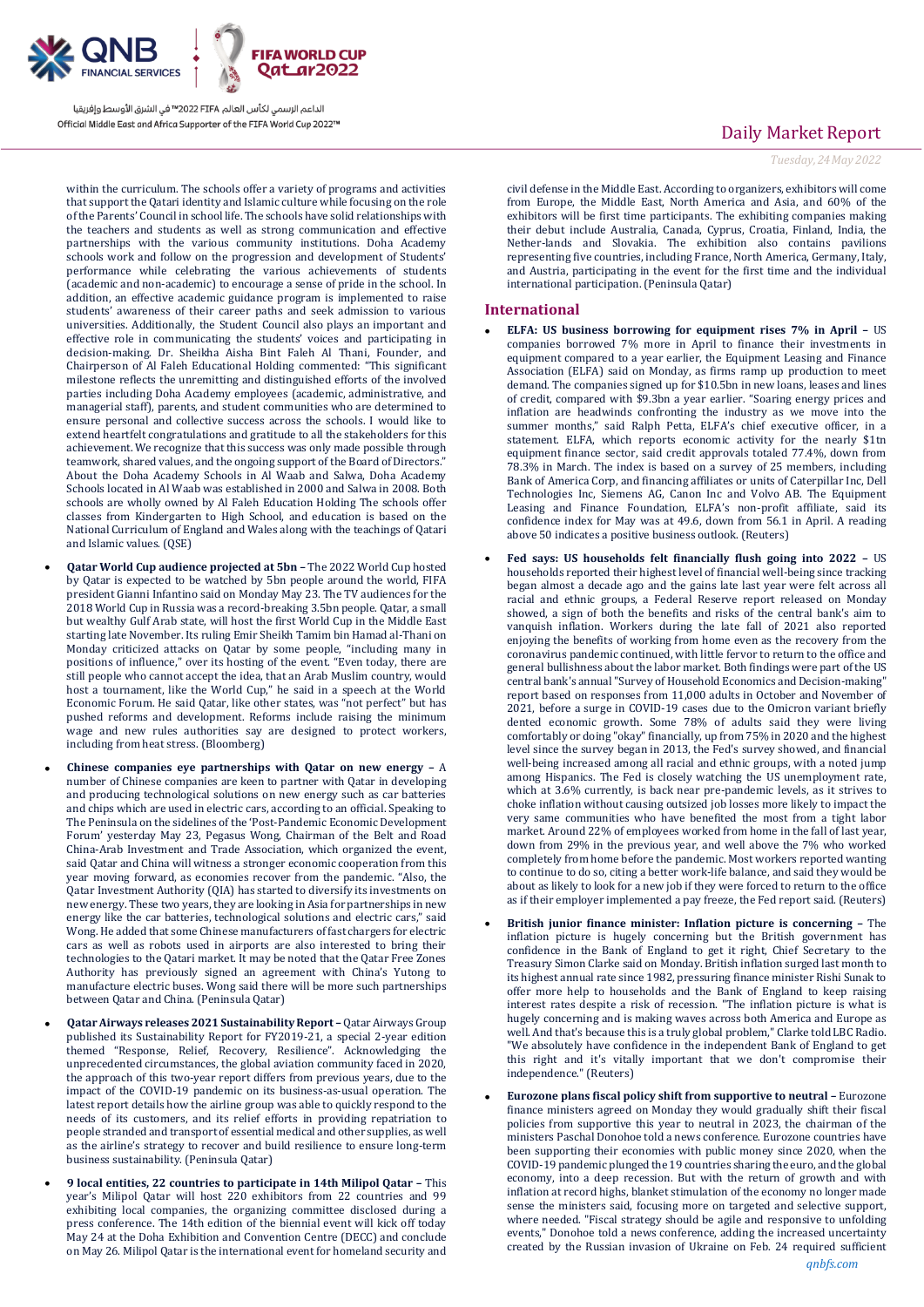

flexibility. The policy shift declaration, echoing a pledge from March, comes as the European Commission proposed to keep EU borrowing limits suspended for one more year in 2023 to give governments room to deal with the fallout of the war in Ukraine, if needed. Economics Commissioner Paolo Gentiloni said the war in Ukraine meant euro zone growth was likely to be 2.7% this year, rather than 4.0% predicted earlier. Around three quarters of that growth would be due to a statistical carry-over from 2021. "This outlook is subject to downside risks and very high uncertainty. Our economy is still far from economic normality. And this is why we concluded in favor of extending the (suspension of borrowing limits) through 2023," he said. (Reuters)

- **German business morale rises in May on buoyant services sector –** German business morale rose unexpectedly in May thanks to a pick up in the services sector in Europe's largest economy that helped offset the impact of high inflation, supply chain problems and the war in Ukraine, a survey showed on Monday. The Ifo institute said its business climax index rose to 93.0 in May following a reading of 91.9 in April, revised up slightly from 91.8. A Reuters poll of analysts had pointed to a May reading of 91.4. Ifo said in its statement there were "currently no observable signs of a recession". "The German economy is showing resilience," Ifo economist Klaus Wohlrabe told Reuters, adding that service providers were benefiting from the easing of COVID-19 restrictions - especially in the tourism and hospitality sector. The situation in the industrial sector was more difficult. "There are no signs of an easing of supply bottlenecks here," Wohlrabe said, adding that demand for industrial products had waned. Overall, companies' price expectations had fallen. "Price increases, however, remain on the agenda," Wohlrabe said. Data released last Friday showed German producer prices saw their highest-ever annual rise in April -- surging 33.5% on the year -- as the Ukraine war sends the cost of energy spiralling for German industry. Inflation and supply bottlenecks threatened a post-pandemic consumption boom, said Alexander Krueger at private bank Hauck Aufhaeuser Lampe, adding: "The question mark over a stronger reviving economy in the second half of 2022 is getting bigger." German Finance Minister Christian Lindner, hosting a meeting of the Group of Seven economic powers last week, said inflation needed to get back to 2% quickly and that central banks had a "great responsibility" to help get it under control in the G7. (Reuters)
- **China says it will take targeted steps to support the economy –** China will broaden its tax credit rebates, postpone social security payments and loan repayments, roll out new investment projects and take other steps to support the economy, state television quoted the cabinet as saying on Monday. Many private-sector economists expect the economy to shrink this quarter from a year earlier, compared with the first quarter's 4.8% growth. Among the agreed new steps, the government will provide tax credit rebates to more sectors and increase annual tax cuts by more than 140bn Yuan (\$21bn) overall to 2.64tn Yuan, the cabinet was quoted as saying. China will also reduce some passenger car purchase taxes by 60bn yuan, state media said. Authorities will postpone social security payments, including pension insurance premium payments, by small firms, individual businesses and some severely distressed sectors until the end of this year, the cabinet said. The deferred payments are expected to reach 320bn Yuan this year, it added. "The government will continue to roll out stimulus packages in the second half of this year, through both monetary and fiscal channels," Zhu Ning, professor at the Shanghai Advanced Institute of Finance at Shanghai Jiao Tong University, told Reuters at the annual meeting of the World Economic Forum in Davos. (Reuters)
- **PMI: Japan's May factory activity grows at slowest rate in 3 months –** Japan's manufacturing activity expanded at the slowest pace in three months in May, as supply bottlenecks due to parts shortages and China's COVID-19 lockdowns caused output and new orders growth to slow. Activity in the services sector improved for the second consecutive month on stronger domestic demand due to the fading impact of the pandemic, though servicesector firms faced a drag from the sharpest rise in input prices on record. The au Jibun Bank Flash Japan Manufacturing Purchasing Managers' Index (PMI) slipped to a seasonally adjusted 53.2 in May from a final 53.5 in April. The 50 mark separates contraction from expansion. Output and overall new orders both expanded at their slowest rate in three months, as uncertainty over the outlook for price and supply developments lingered. New overseas orders shrank at the fastest pace since July 2020 in a sign of cooling demand from China, Asia's top economy and Japan's biggest trading partner. Manufacturers' input prices rose for the 24th straight month at an increasingly fast pace, while delivery times lengthened to the greatest extent since April 2011. "Private sector firms reported that the reduced impact of COVID-19 had lifted services activity, most notably in the tourism sector," said Usamah Bhatti, economist at S&P Global Market Intelligence, which compiles the survey. The au Jibun Bank Flash Services PMI Index improved to a seasonally adjusted 51.7 in May from the prior month's 50.7 final, pushing

## Daily Market Report

*Tuesday, 24May 2022*

up the composite index despite the slower manufacturing activity expansion. The au Jibun Bank Flash Japan Composite PMI, which is calculated by using both manufacturing and services, rose to 51.4 from a final of 51.1 in April. (Reuters)

### **Regional**

- **GCC economies to expand by 5.9% in 2022 –** The economies of the Gulf Cooperation Council (GCC) are projected to expand by 5.9% overall in 2022, with this recovery likely to continue in the medium-term, driven by the hydrocarbon and non-hydrocarbon sectors. The GCC comprises six countries—Bahrain, Kuwait, Oman, Qatar, Saudi Arabia, and the United Arab Emirates. The latest issue of the World Bank's Gulf Economic Update (GEU), "Achieving Climate Change Pledges," describes them as rebounding robustly from the COVID-19 pandemic in the course of 2021 and at the beginning of 2022. It attributes the rebound to a broadly successful vaccination rollout across the GCC, the easing of pandemic restrictions, and developments in the hydrocarbon market. As a result, fiscal deficits have markedly improved, with the GCC external balance reaching pre-pandemic levels in 2021 as energy prices and export earnings strengthened. (Bloomberg)
- **GCC Secretary General Meets with Indian Minister of Commerce –** Secretary General of the Gulf Cooperation Council (GCC) Dr. Nayef Falah Mubarak Al-Hajraf met with Indian Minister of Commerce Piyush Goyal on the sidelines of the World Economic Conference, Davos, Switzerland. During the meeting, they reviewed the GCC-Indian relations, and the importance of working to strengthen them, especially in the economic fields. They also reviewed the developments of the joint working group and free trade negotiations. (Bloomberg)
- **Saudi finance minister: No immediate plans to transfer more funds to PIF –** Saudi Arabia's finance minister said on Monday May 23 there were no immediate plans to transfer more funds to the Public Investment Fund (PIF), the sovereign wealth fund at the center of the kingdom's plans to diversify its economy away from oil. The PIF manages over \$600bn in assets, a figure that has doubled in about two years. "I think there is no immediate plan to transfer any funds to PIF," said Finance Minister Mohammed al-Jadaan, speaking at the World Economic Forum in Davos, Switzerland. In 2020, the PIF got a \$40bn injection from the central bank, which Jadaan said at the time was done on an "exceptional basis". In February this year, Saudi Arabia transferred 4% of oil giant Saudi Aramco's shares, now worth \$92bn, to the PIF. Jadaan said Saudi Arabia would, in the first quarter of next year, deploy its expected surplus from this year where it would have "the most positive impact on the economy", including to the National Development Fund, which supports private sector investment. (Reuters)
- **Aramco CEO warns of global oil crunch due to lack of investment –** The world is facing a major oil supply crunch as most companies are afraid to invest in the sector as they face green energy pressures, the head of Saudi Aramco told Reuters, adding it cannot expand production capacity any faster than promised. Amin Nasser, head of the world's largest oil producer, said he was sticking to the target of expanding capacity to 13mn barrels per day from the current 12mn by 2027, despite calls to do it faster. "The world is running with less than 2% of spare capacity. Before COVID the aviation industry was consuming 2.5mn bpd more than today. If the aviation industry picks up speed, you are going to have a major problem," Nasser told Reuters on the sidelines of the World Economic Forum in Davos. "What happened in Russia-Ukraine masked what would have happened. We were going through an energy crisis because of a lack of investment. And it started to bite following the pandemic," he added. Nasser said COVID restrictions in China would not last long and global oil demand would therefore resume its growth. Saudi Arabia is currently producing 10.5n bpd, or every tenth barrel in the world, and will likely raise output to 11mn bpd later this year when a broader pact between OPEC and allies such as Russia expires. Riyadh has faced calls from the West to raise output more quickly and expand capacity faster to help combat the energy crisis. "If we could do it (expand capacity) before 2027 we would have done it. This is what we tell policymakers. It takes time". (Reuters)
- **Saudi NEOM to start international flights; Dubai is first destination –** The first direct international flights to Saudi Arabian gigaproject NEOM will be round trips to Dubai, with direct flights to London to follow soon after. In a joint announcement, NEOM and Saudia, the kingdom's flagship airline, said the first international flights will land at NEOM Bay, the airport that currently serves the project, by the end of June, with a weekly round trip service from Dubai International Airport (DXB). Flights to London will follow shortly after, with others to selected regional and international destinations after that. NEOM will operate the flights in partnership with Saudia, with planes landing there to have special NEOM livery. NEOM has more than 1,500 full-time employees from 65 nationalities, many of whom travel regularly to and from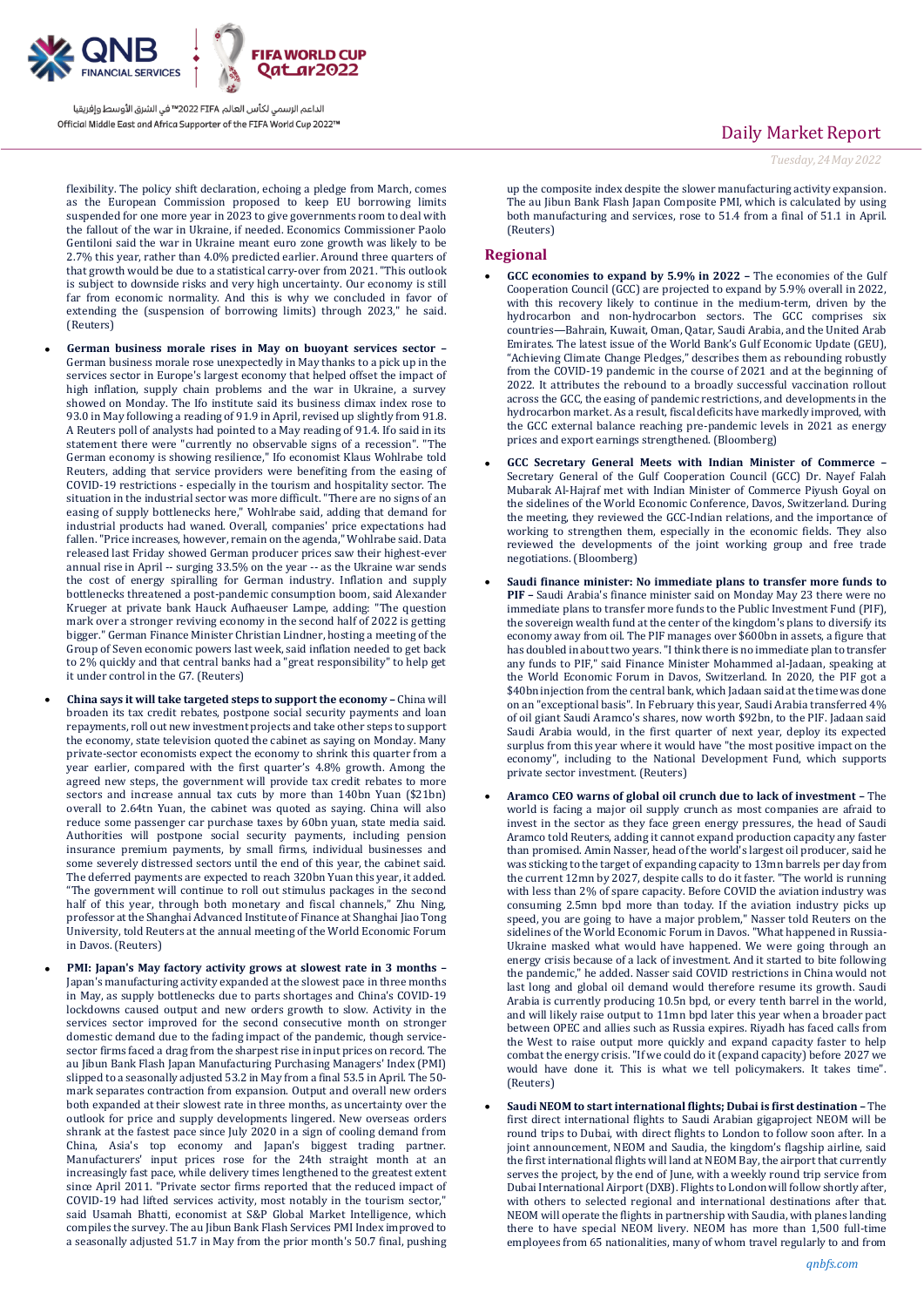

the project. NEOM Bay is currently only served by domestic flights. The gigaproject, first announced in 2017, is a key component of Saudi Arabia's Vision 2030, which highlights the need for economic diversification including a focus on bringing tourism to the kingdom. So far, NEOM's developers have announced smart city The Line, industrial and port project Oxagon as well as outdoor ski field Trojena. The first tourists are expected in early 2024. (Zawya)

- **Saudi Arabia to use oil windfall to boost private sector –** Saudi Arabia will use this year's oil windfall to accelerate the economy's diversification from fossil fuels, according to a minister. The Saudi government will focus on initiatives to grow the non-oil economy in 2023 but won't boost fiscal spending, Faisal Alibrahim, minister of economy and planning, said in an interview at the Davos conference in Switzerland. The kingdoms in discussions with companies from all over the world to get them to move some of their operations to the country, he said. Saudi Arabia will be the fastestgrowing Group of 20 economy this year after India, according to Bloomberg's surveys of analysts, with oil having climbed almost 50% since the end of 2021 to \$110 a barrel. Gross domestic product will surpass \$1tn for the first time, the International Monetary Fund forecasts. (Gulf News)
- **Marriott. TRSDC to debut Ritz-Carlton Reserve in Mideast Marriott** International, a leading global hospitality company, has signed an agreement with The Red Sea Development Company (TRSDC) to debut its Ritz-Carlton Reserve brand off the west coast of Saudi Arabia. Slated to debut in 2023, Nujuma, a Ritz-Carlton Reserve, is expected to form part of the eagerly anticipated Red Sea destination and offer a highly personalized leisure experience that blends intuitive and heartfelt service with stunning natural beauty and indigenous design. Nujuma will be the first property from the brand in the Middle East and joins an exclusive collection of only five Ritz-Carlton Reserves worldwide. "We are thrilled to bring our most luxurious brand, Ritz-Carlton Reserve, and its exemplary experience to the Middle East. Perfectly situated on one of the most anticipated regenerative tourism projects in the world, the resort will blend seclusion and sophistication to provide a highly personalized luxury escape," said Jerome Briet, Chief Development Officer, Europe, Middle East & Africa, Marriott International. (Zawya)
- **The World Bank raises its forecast for the growth of the UAE economy –** The World Bank expected that the economic recovery in the United Arab Emirates will continue through 2022.In a recent report, the World Bank expected that the UAE's economic growth would rise to 4.7%, driven by the oil and non-oil sectors. The report also expected that the economies of the Gulf Cooperation Council countries will grow by 5.9% in general during 2022, with the possibility of this recovery continuing in the medium term, driven by the oil and non-oil sectors. These expectations came in the latest edition of the World Bank's report on the latest economic developments for the Gulf Cooperation Council countries, titled: "Achieving pledges related to climate change," which describes the economies of the GCC countries as having succeeded in recovering strongly from the "Corona" pandemic during 2021 and early 2022. According to the report, this recovery is due to the success of large-scale vaccination campaigns throughout the GCC countries, the easing of restrictions imposed by the "pandemic", and the developments in the hydrocarbon market. The report indicates that, as a result, there has been a noticeable improvement in the deficits in the public finances of the GCC states, as the external balance of the GCC states reached pre-pandemic levels in 2021 in light of the increase in energy prices as well as in export revenues. (Bloomberg)
- **AD Ports in tie-up to build pulp, paper products hub in Abu Dhabi –** Aiming to transform Abu Dhabi into a leading pulp and paper products hub, AD Ports Group, the region's premier facilitator of logistics, industry and trade has signed a strategic agreement with Alexander Global Logistics GmbH. As per the agreement, the two parties will work closely to establish and launch a transshipment hub dedicated to handling pulp and paper products, which will operate from Khalifa Port, AD Ports Group's flagship port and a vital link connecting East and West trade. "The hub aims to address the changing needs of the global supply chain, both for pulp and paper producers and customers. In the first stage, expected to be completed by Q3 2022, a total of 20,000 sqm of quayside warehousing will be established in Khalifa Port. From there, all kinds of forestry products will be distributed into the Gulf region and beyond," said Saif Al Mazrouei, CEO of Ports Cluster, AD Ports Group. (Zawya)
- **Abu Dhabi's Borouge secures cornerstone investors including India's Adani family –** Abu Dhabi-headquartered petrochemicals firm Borouge said it secured seven cornerstone investors, including India's wealthy Adani family for its \$2bn initial public offering (IPO). The Abu Dhabi National Oil Company and Borealis' joint venture set the offer price for its IPO at 2.45 Dirhams (\$0.67) a share, which implies an equity value of \$20bn, it said in a

## Daily Market Report

*Tuesday, 24May 2022*

statement. Borouge said it secured a total commitment of about \$570mn from Abu Dhabi state holding firm ADQ, the Abu Dhabi Pension Fund, the Emirates Investment Authority, India's Adani family and entities controlled by International Holding Company (IHC.AD), Multiply Group and Alpha Dhabi (ALPHADHABI.AD). Books for the initial public offering were covered in about an hour after opening, a bookrunner on the deal said. ADNOC declined to comment. The company, whose products are used in items such as cars and food packaging, said last week that its offering will consist of approximately 3bn existing shares, representing 10% of the company's issued share capital. (Reuters)

- **Bahrain says first-half deficit will be much narrower than expected –** Bahrain expects a significantly narrower budget deficit for the first half of 2022 due to high oil prices, Minister of Finance and National Economy Shaikh Salman bin Khalifa Al-Khalifa said on Monday May 23. Speaking on a panel at the World Economic Forum in Davos, he did not give a specific projection for the budget deficit, but said the oil price assumption for the budget was \$60 a barrel. (Reuters)
- **Top Indian IT firms eye Bahrain expansion –** Top Indian ICT companies are considering to set up new bases in Bahrain or expand their existing offices in the Kingdom, it was revealed at a B2B and networking event at the Embassy of India, Bahrain. Representatives of major Indian IT firms, who were part of a delegation of Nasscom, an association of Indian IT sector firms, to Bahrain, expressed their keenness to explore opportunities provided by the kingdom. The event was organised by the Bahrain India Society (BIS) and Bahrain Technology Companies Society (BTECH) in association with the Embassy of India, Bahrain and Bahrain Economic Development Board (EDB) on Sunday. The Nasscom delegation, during its two-day visit to the kingdom, met several industry partners, stakeholders and government agencies to explore business cooperation and investment opportunities. The delegation comprised representatives of leading Indian IT companies including HCL Technologies, ITC Infotech, Tata Consultancy Services, Mastek Limited, Nagarro Software and Addteq Software India Private Limited. The event was attended by a number of Bahraini companies from the sector. (Bloomberg)
- **Iran and Oman agree to jointly develop shared oilfield –** Iran and Oman have agreed to form a committee to jointly develop the Hengam oilfield, which straddles both countries' sea border, Iran's semi-official Fars news agency reported its oil minister Javad Owji as saying on Monday May 23. In 2005, both countries signed a memorandum of understanding to jointly develop the Hengam oil field but the agreement did not materialize and Iran decided to develop the field independently in 2012. "As the first basis of my talks with Omani Oil Minister Mohammed bin Hamad Al-Rumhi, it was agreed to form a joint technical committee to develop the next phases of the Hengam oil field in a seamless manner between Iran and Oman," Owji said. "Joint exploitation, in contrast to competitive exploitation, will be mutually beneficial to both countries as this method leads to less damage to the reservoir and allows for more extraction," the oil minister added. Last week, Iran's state news agency IRNA reported that Owji had agreed to revive a longstalled project to lay an undersea pipeline to carry gas to Oman. (Reuters)
- **Oman's sovereign wealth fund considers IPO for water company Majis Industrial Services –** Oman's sovereign wealth fund, the Oman Investment Authority (OIA), is considering a public share-sale for water company Majis Industrial Services, two sources close to the matter said. The OIA has invited banks to pitch for roles in Majis' initial public offering, said the sources, declining to be named as the matter is not public. The OIA and Majis did not respond to Reuters' requests for comment. The OIA, which holds \$17bn worth of assets according to the Sovereign Wealth Fund Institute, was created in 2020 when two of the sultanate's wealth funds – State General Reserve Fund and the Oman Investment Fund – were merged into one entity. Oman aims to list 35 state-owned enterprises in the next five years and plans to take one or two oil companies public this year, the CEO of the Muscat Stock Exchange told CNBC Arabia in March. Majis covers two industrial areas in Oman, the SOHAR Port and Freezone and Sohar Industrial Estate, delivering seawater, treatment, supply and waste management to customers who require cooling water, potable water, and wastewater services. The company also owns a significant minority stake in Dubai-based utilities firm Utico, which it acquired for \$400mn in 2019. (Reuters)
- **Kuwait state-backed aircraft lessor Alafco explores sale –** Kuwaitheadquartered aircraft leasing firm Alafco is exploring a sale and has held talks with private equity firms and other aircraft lessors, sources familiar with the talks said. Alafco, whose shareholders include the Kuwaiti government, has a fleet of 77 wide- and narrow-body Airbus (AIR.PA) and Boeing (BA.N) aircraft operated by airlines and another 68 on order. Alafco and major shareholder Kuwait Finance House did not respond to emailed requests for comment. The potential sale comes as the lessor reported a 79% increase in half-year losses to 4.5mn Dinar (\$14.71mn), which it blamed on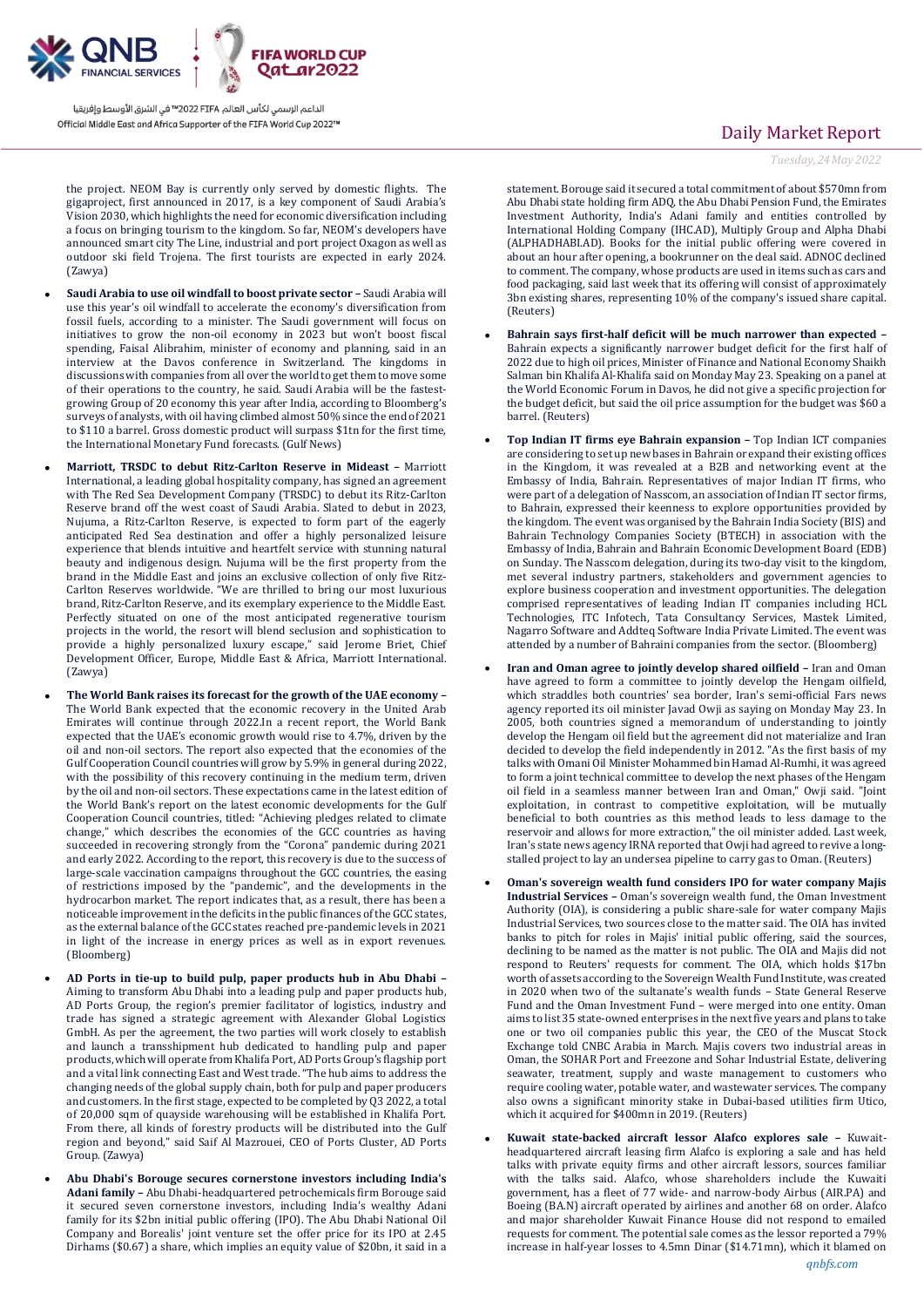

## Daily Market Report

*Tuesday, 24May 2022*

impairment charges. Over the same period, Alafco's leasing revenue fell 2% to 51mn Dinar (\$166.75mn). The potential sale comes as aircraft lessors around the world are confronted with inflation, higher borrowing costs and the impact of Russia's invasion of Ukraine. Alafco's customers include Air India, Indonesia's Garuda, Malaysia Airlines, Kuwait Airways and Italy's new carrier ITA. Its average remaining lease term is 8.5 years, according to Alafco's latest earnings presentation which predicts more consolidation among lessors without saying if it would do so. (Reuters)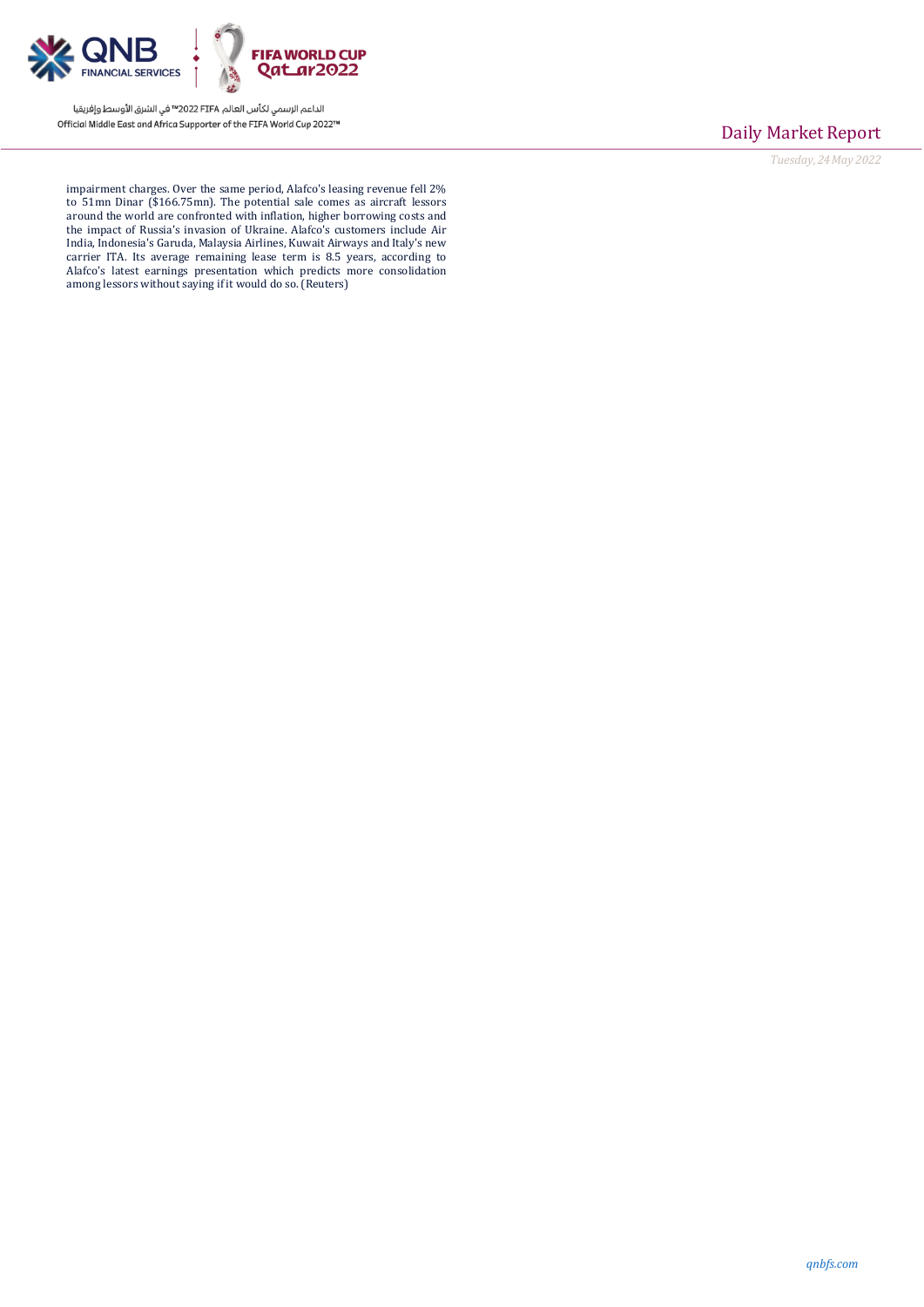

# Daily Market Report

*Tuesday, 24May 2022*

## **Rebased Performance**





| <b>Asset/Currency Performance</b>    | Close (\$) | 1D%   | WTD%  | YTD%   |
|--------------------------------------|------------|-------|-------|--------|
| Gold/Ounce                           | 1,853.59   | 0.4   | 0.4   | 1.3    |
| Silver/Ounce                         | 21.79      | 0.1   | 0.1   | (6.5)  |
| Crude Oil (Brent)/Barrel (FM Future) | 113.42     | 0.8   | 0.8   | 45.8   |
| Crude Oil (WTI)/Barrel (FM Future)   | 110.29     | (2.6) | (2.6) | 46.6   |
| Natural Gas (Henry Hub)/MMBtu        | 8.26       | 3.6   | 3.6   | 125.7  |
| LPG Propane (Arab Gulf)/Ton          | 120.25     | (0.4) | (0.4) | 7.1    |
| LPG Butane (Arab Gulf)/Ton           | 115.50     | (0.8) | (0.8) | (17.1) |
| Euro                                 | 1.07       | 1.2   | 1.2   | (6.0)  |
| Yen                                  | 127.90     | 0.0   | 0.0   | 11.1   |
| GBP                                  | 1.26       | 0.9   | 0.9   | (7.0)  |
| CHF                                  | 1.04       | 1.0   | 1.0   | (5.5)  |
| AUD                                  | 0.71       | 1.0   | 1.0   | (2.1)  |
| <b>USD</b> Index                     | 102.08     | (1.0) | (1.0) | 6.7    |
| <b>RUB</b>                           | 118.69     | 0.0   | 0.0   | 58.9   |
| <b>BRL</b>                           | 0.21       | 1.4   | 1.4   | 15.8   |

*Source: Bloomberg*

| <b>Global Indices Performance</b> | <b>Close</b> | $1D\%*$ | $WTD\%*$ | YTD%*  |
|-----------------------------------|--------------|---------|----------|--------|
| <b>MSCI</b> World Index           | 2,702.25     | 1.7     | 1.7      | (16.4) |
| DJ Industrial                     | 31,880.24    | 2.0     | 2.0      | (12.3) |
| S&P 500                           | 3,973.75     | 1.9     | 1.9      | (16.6) |
| NASDAQ 100                        | 11,535.27    | 1.6     | 1.6      | (26.3) |
| STOXX 600                         | 436.54       | 2.5     | 2.5      | (16.1) |
| <b>DAX</b>                        | 14,175.40    | 2.6     | 2.6      | (15.8) |
| <b>FTSE 100</b>                   | 7,513.44     | 2.5     | 2.5      | (5.5)  |
| CAC <sub>40</sub>                 | 6,358.74     | 2.4     | 2.4      | (16.6) |
| Nikkei                            | 27,001.52    | 0.9     | 0.9      | (15.5) |
| <b>MSCIEM</b>                     | 1,034.51     | (0.1)   | (0.1)    | (16.0) |
| <b>SHANGHAI SE Composite</b>      | 3,146.86     | 0.7     | 0.7      | (17.4) |
| <b>HANG SENG</b>                  | 20,470.06    | (1.2)   | (1.2)    | (13.1) |
| <b>BSE SENSEX</b>                 | 54,288.61    | 0.4     | 0.4      | (10.5) |
| Bovespa                           | 110,345.82   | 3.1     | 3.1      | 22.0   |
| <b>RTS</b>                        | 1,253.69     | 1.1     | 1.1      | (21.4) |

*Source: Bloomberg (\*\$ adjusted returns)*